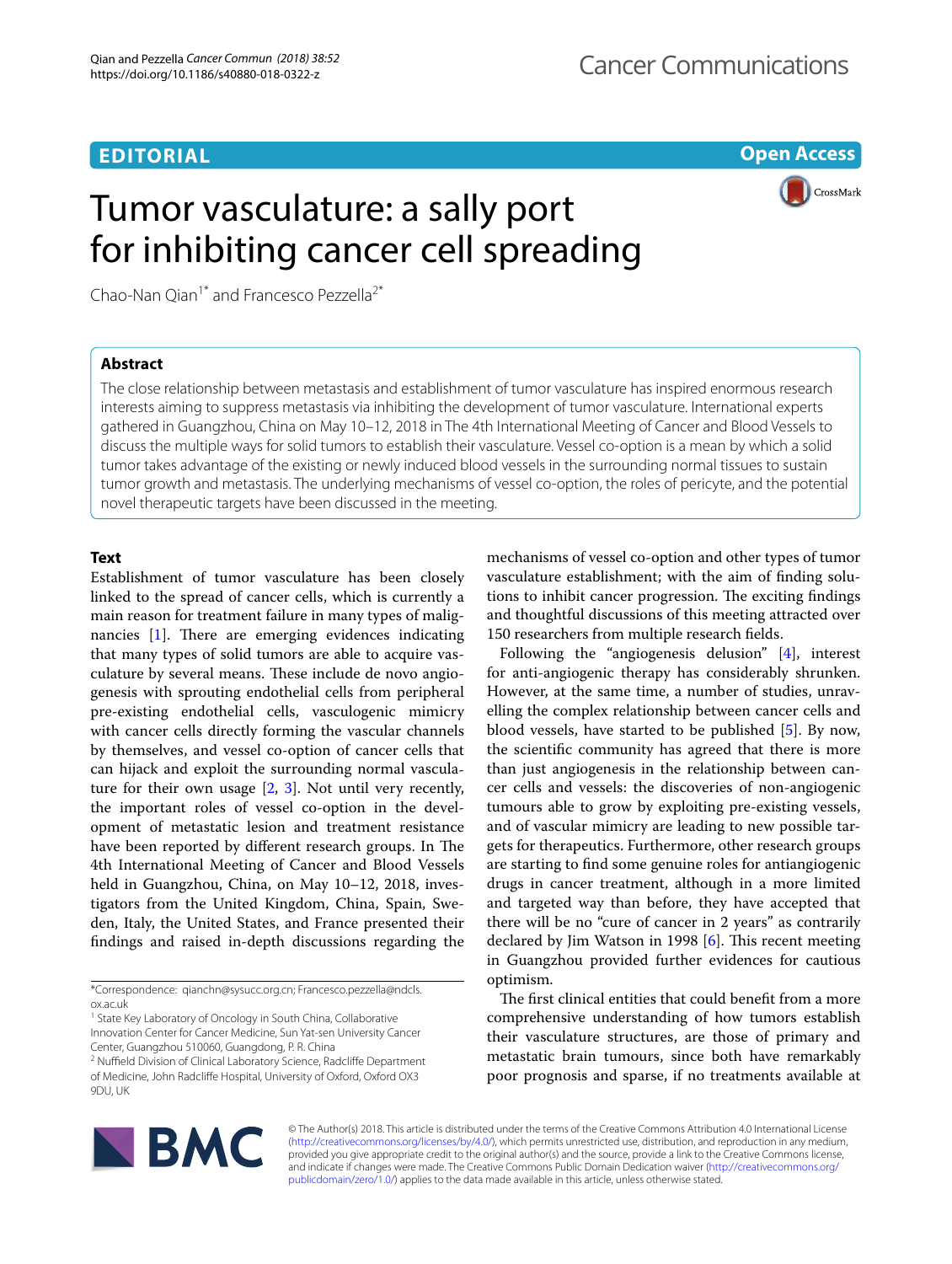all. Particularly daunting is the dilemma of metastatic brain lesions for which no real treatment is yet available. Since both primary and metastatic brain tumours have been found to rely more frequently on vascular co-option rather than angiogenesis, the underlying molecular basis was among the most remarkable subjects discussed in the meeting. Molecules like Serpin, Stat3, laminins, and CDC42 are repeatedly found to be crucial for cancer cells to be able to co-opt blood vessels and evade cell death. This follows the suggestion that inhibiting these molecules, or others with similar functions, could be a realistic approach to the treatment of brain tumours. In addition, for clinical situations whereby patients bear high risks of developing secondary brain lesions, the most realistic possibility would be the development of therapeutic protocols designed for preventing the formation of those anticipated metastases rather than treating them when they become evident.

Vascular co-option can arise in diferent organs and each case can confer to diferent modalities. Lymph nodes are not estranged to this and are commonly the seat of co-option involving the high endothelial venules (HEVs). In sentinel lymph nodes, HEV exploitation leads to invariable vessel remodeling. The co-opted HEVs are not only critical for the growth of metastatic colonies, but also provide a gateway for the cancer cells to move into the bloodstream, thereby promoting distant metastases. This shows consistency with revelations from pioneering studies on melanoma that have identifed co-option as being relevant to the cellular ability to spread throughout the body. A novel mechanism leading to tumour growth has been found in the liver where the molecular mechanism for the formation of sinusoidal vasculature in hepatocellular carcinoma have been linked to the expression of Ang2.

More focused works relating to classes of compound currently under scrutiny, e.g., tyrosine kinase inhibitors and therapeutic antibodies, as well as strategies for identifcation of new targets for inhibiting vascular co-option, were also presented and discussed. New developments ofering innovative therapeutic ideas were linked to the accumulating evidences suggesting a tight interplay between angiogenesis and immunity. Hence, came the proposal of integrating anti-vascular drugs with immunotherapy, which could be a promising alternative to achieving better clinical outcomes.

The meeting also highlighted the prospects that targeting neo-angiogenesis can still be a useful addition to the present array of anti-cancer treatments. Besides, since compounds like kallistatin have demonstrated the ability to inhibit lymphangiogenesis in gastric cancer, this class of drugs could be promising synergists to control primary tumour growth and subsequent metastatic lesions and therefore suggest that it would be erroneous to ignore all-together the potential benefts of anti-angiogenic approaches.

Another emerging issue raised at the meeting was the role of pericytes. Because of their heterogeneity in origin, they have been found to play multiple roles in solid tumors, including sustaining blood vessel functions and promoting metastasis of cancer cells.

An interesting set of studies focused on the investigation concerning the biology of the non-angiogenic cancer cell and tried to answer these two main questions: (1) why some cancer cells failed to trigger angiogenesis and growth in this newly discovered fashion, and (2) what are the possible pathways for the driving force of this type of growth. Could they contain possible new therapeutic targets like as discussed in the conference, TRAP1? From these studies another interesting data set has emerged suggesting a possible switch from anaerobic to aerobic metabolism in non-angiogenic tumours. The possibility to target diferent aspects of the metabolic pathways supporting cancer cells is another emerging feld of research [[7\]](#page-2-6) and its current status has been revived during the 2-day meeting. Finally, the importance of having more efficient mouse models for mechanistic and preclinical studies has been stressed and the recent innovations in this feld have been additionally presented.

As a conclusive note, the fndings suggesting that tumours can also grow in the absence of angiogenesis has now been confrmed and new data supporting this discovery keeps on appearing. Both the studies on the biology of these tumours and how the non-angiogenic cells interact with the pre-existing blood vessels and, in many cases, with the co-existing angiogenesis, is a new and emerging research feld which seems promising for the forthcoming cancer treatment.

## **Authors' contributions**

CNQ and FP wrote this article. Both authors read and approved the fnal manuscript.

### **Competing interests**

The authors declare that they have no competing interests.

**Availability of data and materials** Not applicable.

## **Consent for publication**

Not applicable.

## **Ethics approval and consent to participate** Not applicable.

Received: 11 July 2018 Accepted: 26 July 2018Published online: 03 August 2018